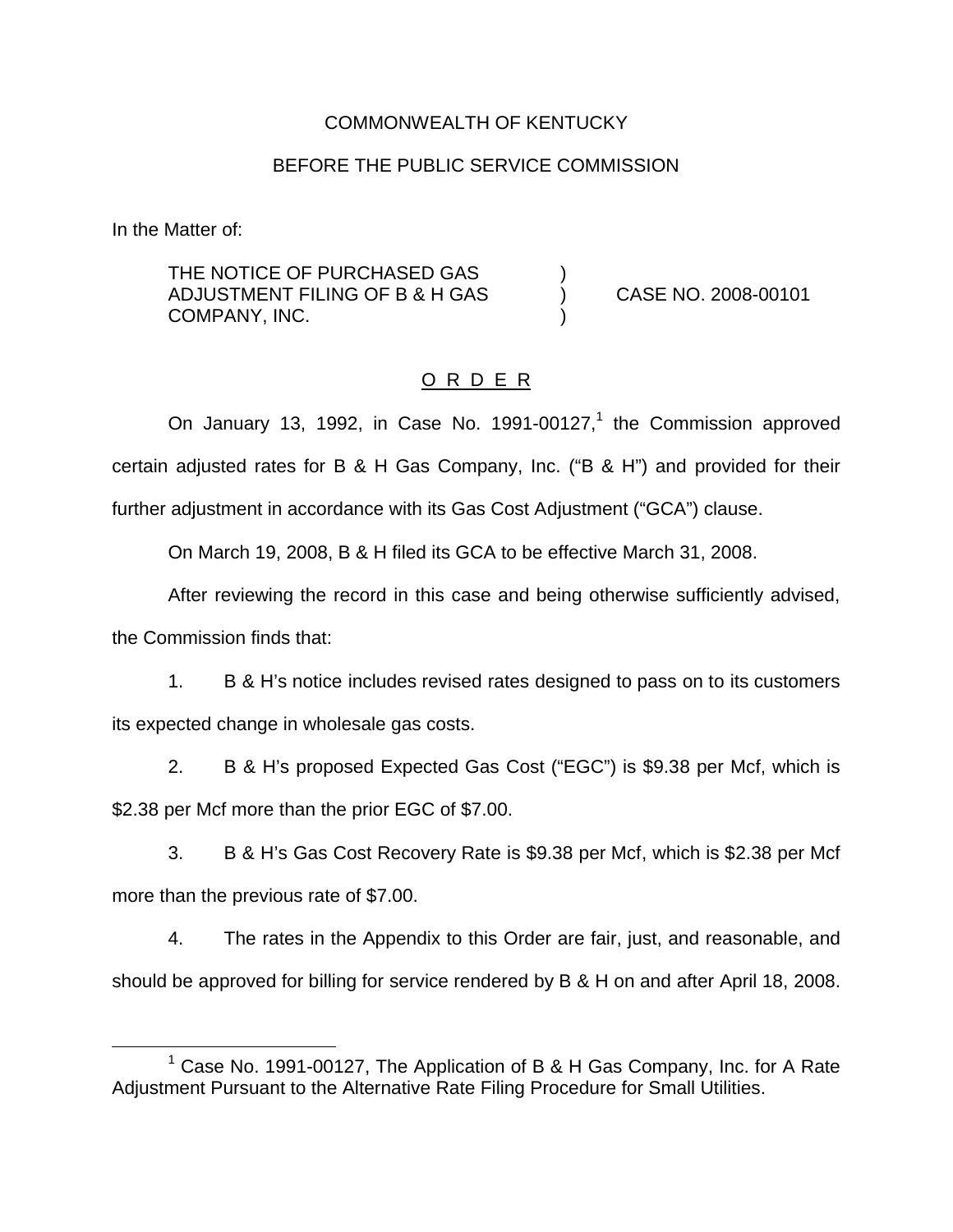B & H's tariff does not permit an effective date of less than 30 days from the date of filing unless it requests and receives a waiver.<sup>2</sup> B & H did not request such a waiver and therefore the Commission finds that the effective date should be 30 days after the date the GCA was filed.

IT IS THEREFORE ORDERED that:

1. The rates in the Appendix to this Order are approved for billing for service rendered on and after April 18, 2008.

2. Within 20 days of the date of this Order, B & H shall file with the Commission its revised tariffs setting out the rates authorized herein.

Done at Frankfort, Kentucky, this 15<sup>th</sup> day of April, 2008.

By the Commission

utive Director

Case No. 2008-00101

<sup>&</sup>lt;sup>2</sup> B & H Gas Company tariff, P.S.C. KY. NO. 1, Original Sheet No. 1, Gas Cost Adjustment Clause, paragraph 4.